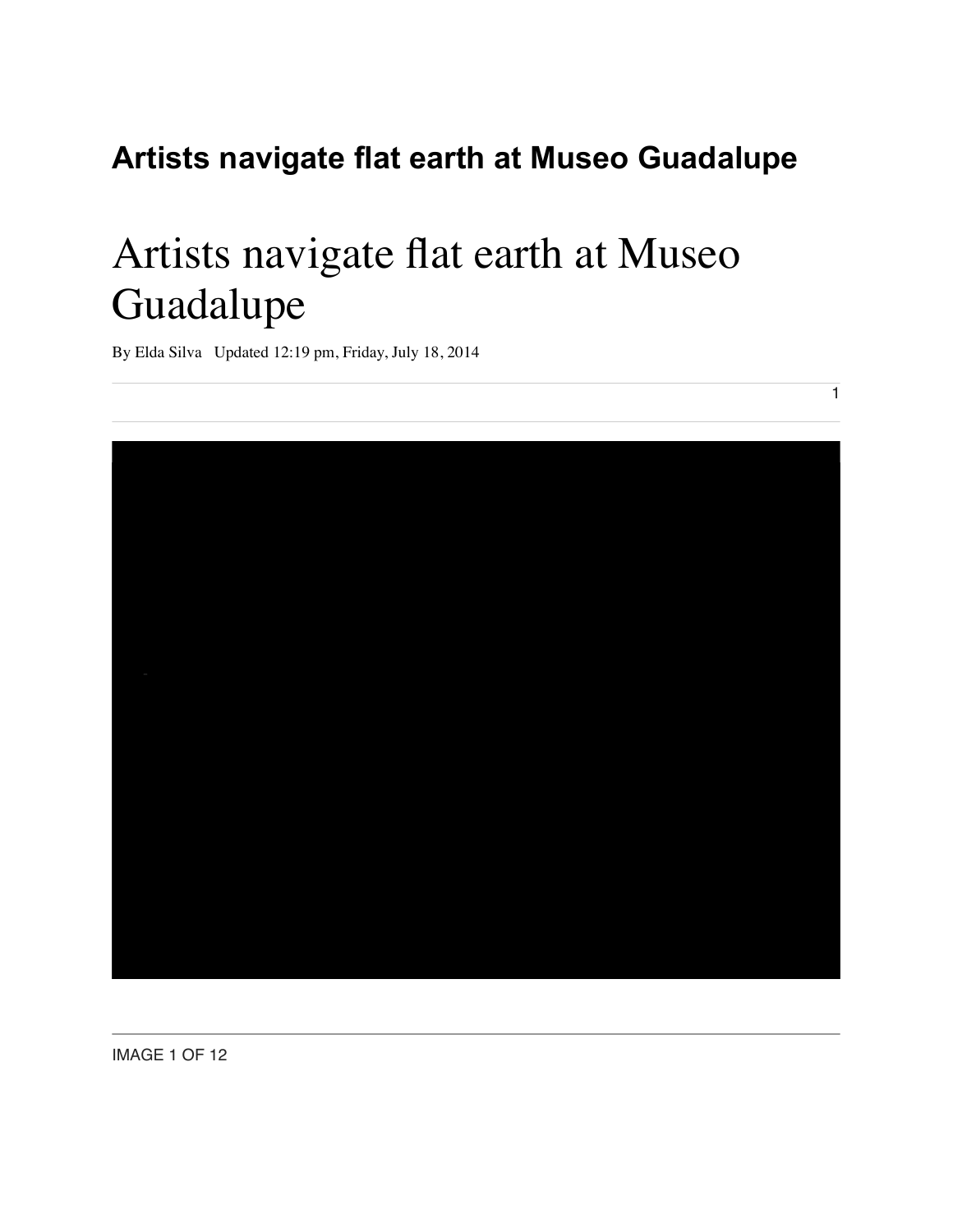"Material de Exhibición" by Ricardo Rendón is part of "Flatland" at Museo Guadalupe. Mark Hogensen created a smudged charcoal drawing of sailing ships directly on a museum wall for the exhibit.



SAN ANTONIO — Never mind Columbus and the Niña, the Pinta and the Santa María.

It's a flat world to foreign affairs experts such as Thomas L. Friedman, who argue that globalization has smoothed out the peaks and valleys, creating a level playing field.

Curator Patty Ortiz sees plenty of evidence to support extending the metaphor to the art world, where technology has blurred borders, allowing artists to mix and match ideas and imagery with greater

ease than ever before. Many artists also have embraced the graphic, 2-D sensibility pioneered by their pop predecessors.

"Flatland," a group exhibit at Museo Guadalupe, explores the brave new flat reality through the works of 10 artists from four countries working in a range of media and styles.

"I've always been very much interested in the notion of the formal element of flatness, and I've been noticing it's been perpetuating itself into our visual vocabulary more and more. The obvious one is the flat-screen TV and the computer as a generator of imagery, and flat colors are

definitely part of our graphic design as well as our aesthetics," Ortiz said. "I started comparing it to Friedman's notion in the book he wrote a few years ago. You can compare that to the cultural world very much, so that's what I wanted to bring forward: looking at these two concepts of the formal, just visual way we're turning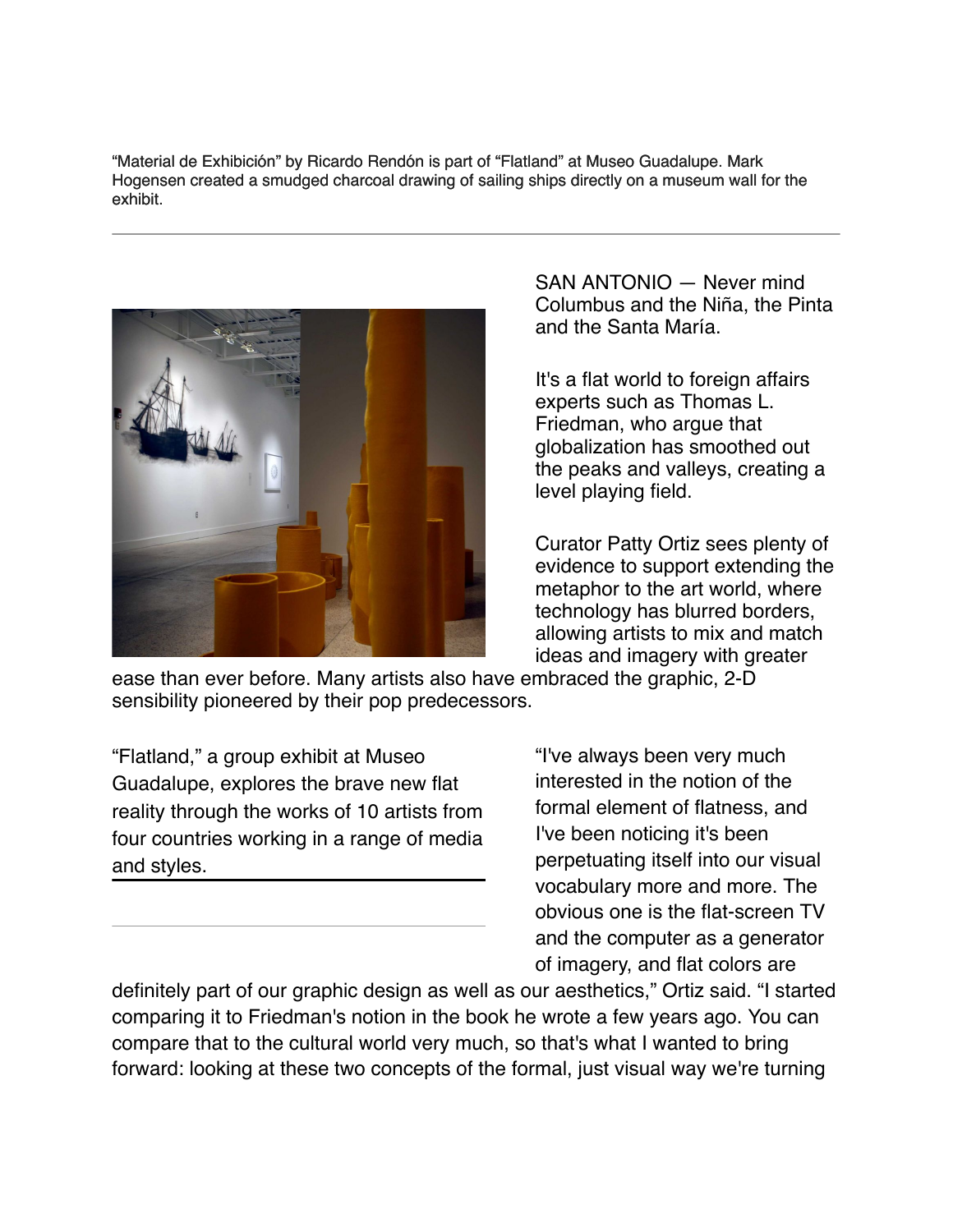very flat versus the global way we're turning flat."

It was San Antonio-based artist Mark Hogensen's smudged charcoal drawings that sparked the idea for show.

"I went to his studio actually about two years ago and saw his smudge drawings of barbecue pits and different things," Ortiz said. "He's obviously gone on and he's doing so many other things, but I told him I wanted to go back to the smudge drawings for a second, because what for me was very integral about that was the flatness of those smudge drawings against the memory of what those objects meant."

For the exhibition, Hogensen created a large smudged charcoal drawing of sailing ships — Hello, Columbus — directly on a gallery wall. Also by Hogensen, a trio of elegant pen-and-ink drawings of gridded planes appear to hover like minimalist magic carpets against a white background.

"They could be considered three dimensional, but again, the beauty of drawing is you do get very much the surface of the drawing, so you feel the ballpoint pen being very flat against these three-dimensional planes," Ortiz said.

Like Hogensen, Xochi Solis, an artist who lives and works in Austin, created sitespecific work for the show — two large-scale mixed-media paintings created directly on the wall.

The artist makes what she describes as "smooshed sandwiches of color and form" by layering paint in sweet pastels and other candy colors, hand-dyed paper, found images and other materials.

"My work is literally kind of these flattened layers," said Solis, director of public programming at the Visual Arts Center at the University of Texas at Austin. "But I can relate to the curator's statement in thinking that through globalization there is a lot of flattening  $-$  quote, unquote  $-$  of information. When you're thinking about visual artists in general, our job is kind of synthesizing a lot of information into these visual works that we create. The process of artists synthesizing information that we receive in a way is its own flattening."

One of the works by artist Ansen Seale is a visual representation of compressed information. For "Tao Code," Seale, who lives in San Antonio, fed the 81 chapters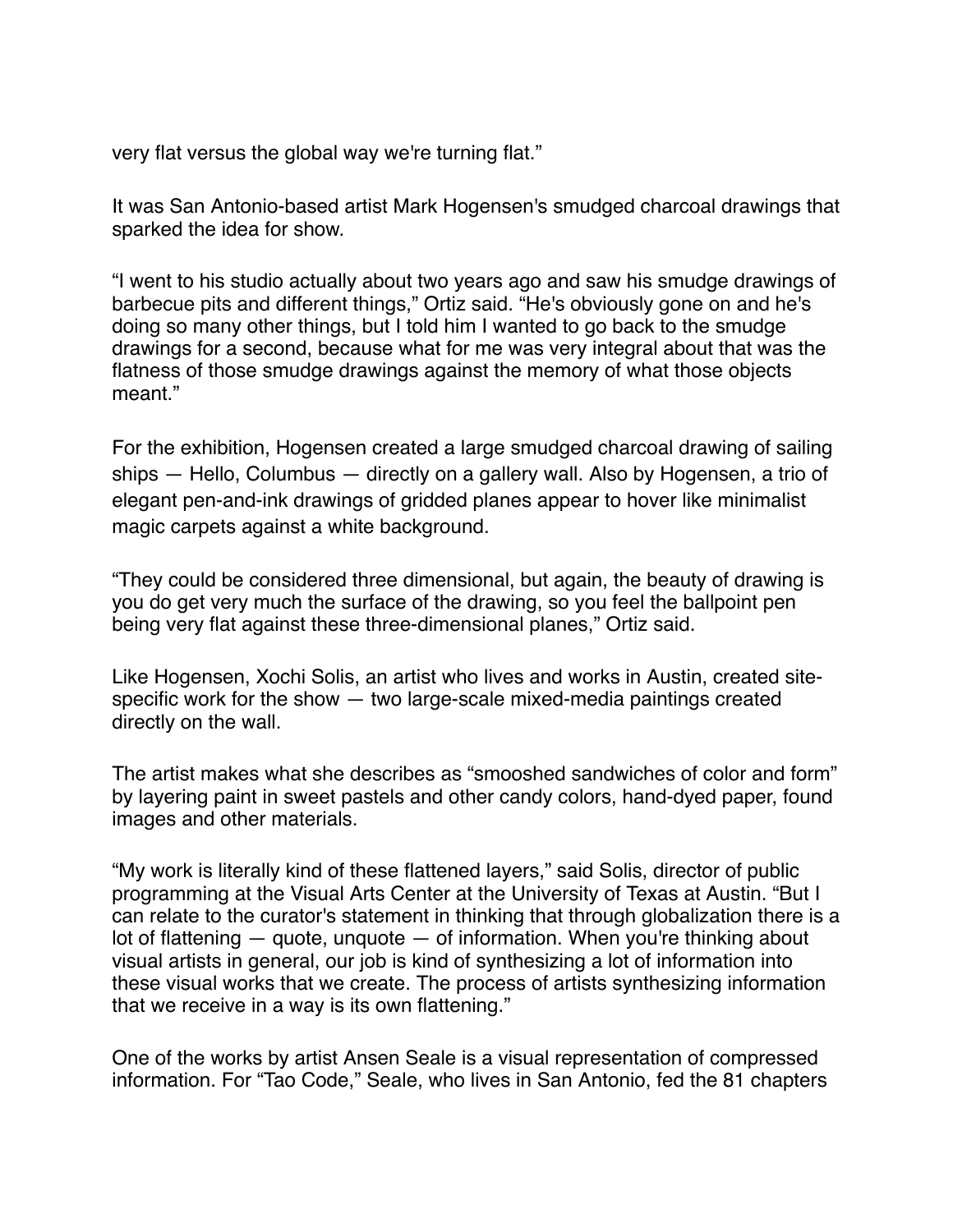of the "Tao Te Ching" into a computer program that translates the information into a bar code. He then put the resulting images into a grid.

"If you had the right kind of software on your smartphone, you could walk up to it and actually read a chapter of the 'Tao Te Ching' right off the image," Seale said.

The other works by Seale in the exhibition are an image of a mandala composed of what looks like intricately woven tree branches and "Interference Pattern," a flat, panoramic image of the beach in Port Aransas made with a digital slit-scan camera — a camera invented by the artist that captures a vertical slit of a scene repeatedly in rapid succession. In the photograph, moving elements are clear, while stationary elements are blurred.

Rigoberto Luna also uses photographic imagery in his work. Part of an ongoing series titled "Objects of Our Affection," his "object portraits" are composed of vinyl graphic likenesses of his subjects on glass placed over photographs of their most treasured belongings. For the exhibit, he also created a large shadowbox filled with duplicates of his mother's beloved possessions. Luna spent months combing through thrift stores and searching online for items including the Mexican cookbook she learned some of her favorite recipes from and a nativity scene figure of the infant Jesus she received as a gift from her mother.

"I know my mom really well — we're really close — but doing a project like this, I've learned so much about her," Luna said.

Eventually, he would like to expand the project to include portraits of people he doesn't know "and go through their things and hear their stories and find out who they are through these objects," Luna said.

As a graphic designer, the majority of work Luna does is 2-D.

"Whether it's the flat screen that I'm always working on or the prints that I'm producing or the application of graphics to glass," he said. "I just think in general my trade and then the kind of work that I like to do is sort of flat."

"Flatland" also includes work by Carlos Aires; Leigh Anne Lester; Cisco Merel; Ann-Michele Morales; Ricardo Rendón; and Jason Villegas.